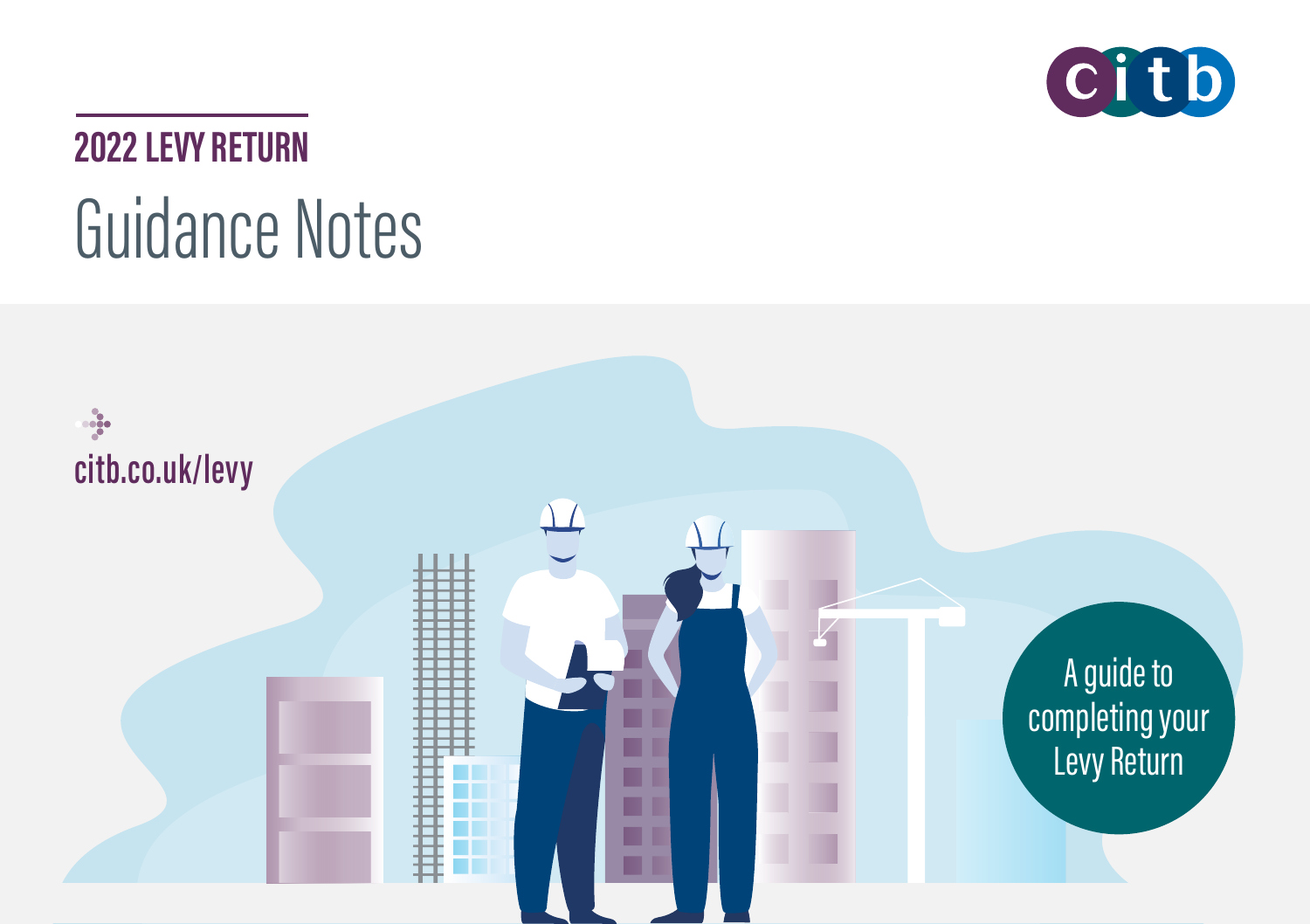

**Can Icomplete my Levy Return online?** Yes, visit **[citb.co.uk/levyonline](http://citb.co.uk/levyonline
)** to sign up.

# **Contents**

| How to complete your 2022 Levy Return               | $3-10$         |
|-----------------------------------------------------|----------------|
| Section 1 - Business details                        | 3              |
| Section 1a, 1b & 2 - Memberships & establishments   | $\overline{4}$ |
| Section 3 & 4 - Payment to employees & CIS payments | $5 - 9$        |
| Section 5 & 6 – Contact details & declaration       | 10             |
| <b>Checklist</b>                                    | 11             |
| Why do I have to complete a 2022 Levy Return?       | 12             |
| <b>Levy rates</b>                                   | 13             |
| Key information including payment terms             | $14 - 15$      |
| <b>List of main activities</b>                      | $16 - 17$      |
| <b>Membership of Prescribed Organisations</b>       | $18-19$        |

#### **Legal statement**

Employers wholly or mainly engaged in construction industry activities are required to complete a Levy Return. If we do not receive your Levy Return, we will estimate how much you must pay. If you fail to return it by the due date, we reserve the right to take legal action in accordance with the Industrial Training Act 1982, s6(5).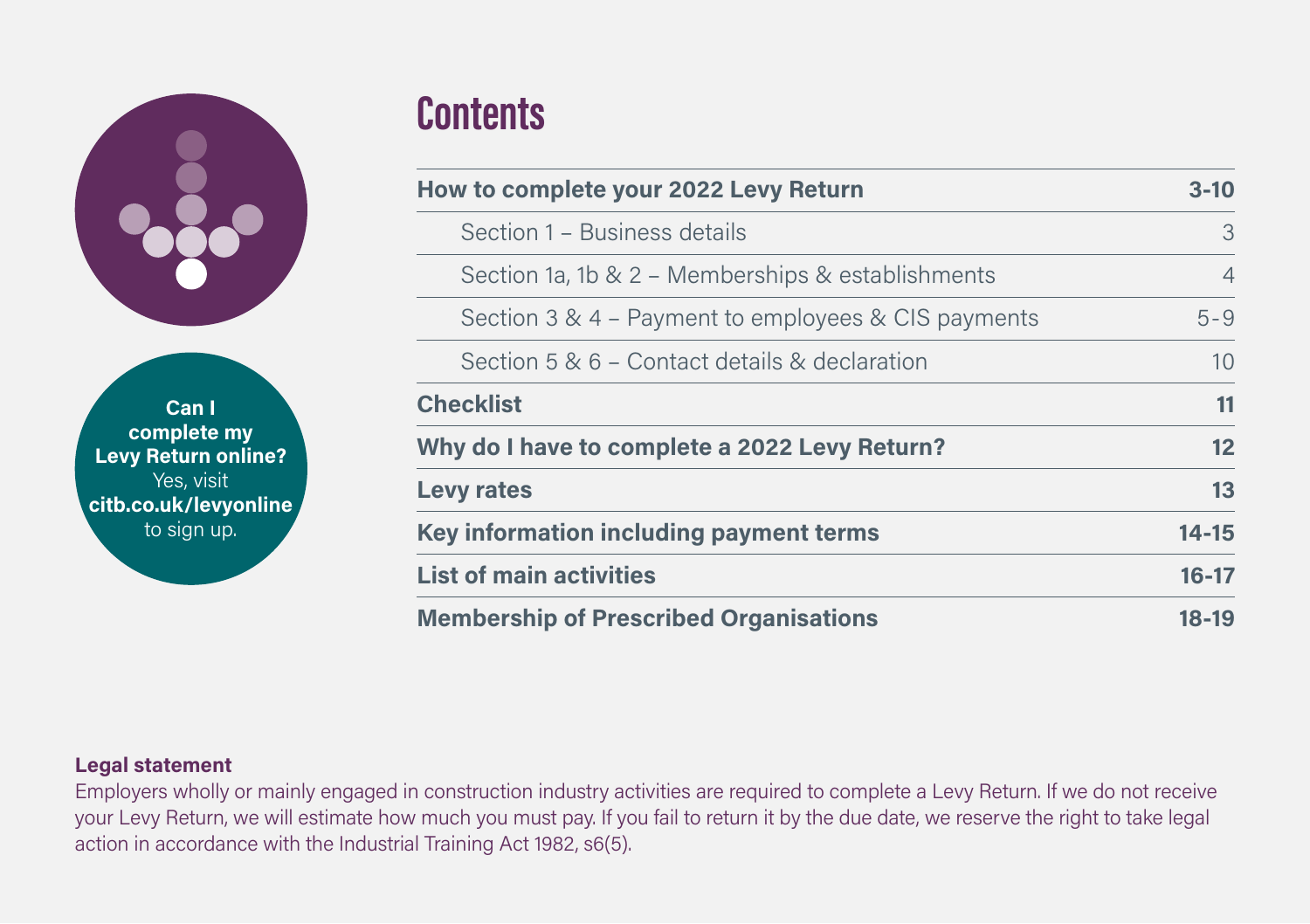### **How to complete your 2022 Levy Return**

### **Section 1** Details of your business

Please check the information in this section is correct. If it isn't, amend it.

You will only have a Companies House number if your business has been incorporated as a limited company.

A company is a legal entity with a separate identity from those who own or run it.

#### **What is my main activity?**

Choose which main activity best represents your business. If it has changed, it is important that you detail this on the Levy Return. For a list of main activities, please see pages 16–17.

| <b>Section 1</b><br>Details of your business                                   | Our records contain the following information about your business. Please amend if incorrect or<br>complete where blank. You should inform us immediately if any of these details change in the future. |
|--------------------------------------------------------------------------------|---------------------------------------------------------------------------------------------------------------------------------------------------------------------------------------------------------|
| A Sample<br>A Sample Building Services<br>123 Brick Lane<br>Anytown<br>AN2 9XX | Registration number: 1234567<br>Return by: 30 June 2022<br>Phone: 0344 994 4455<br>Email: levy.grant@citb.co.uk                                                                                         |
| Companies House no.                                                            |                                                                                                                                                                                                         |

Main activity

If incorrect please enter the description which best describes the main activity of your business from the list on pages 16–17 of the Guidance Notes. Building maintenance

For help completing your Levy Return, call 0344 994 4455 or email [levy.grant@citb.co.uk](mailto:levy.grant%40citb.co.uk?subject=)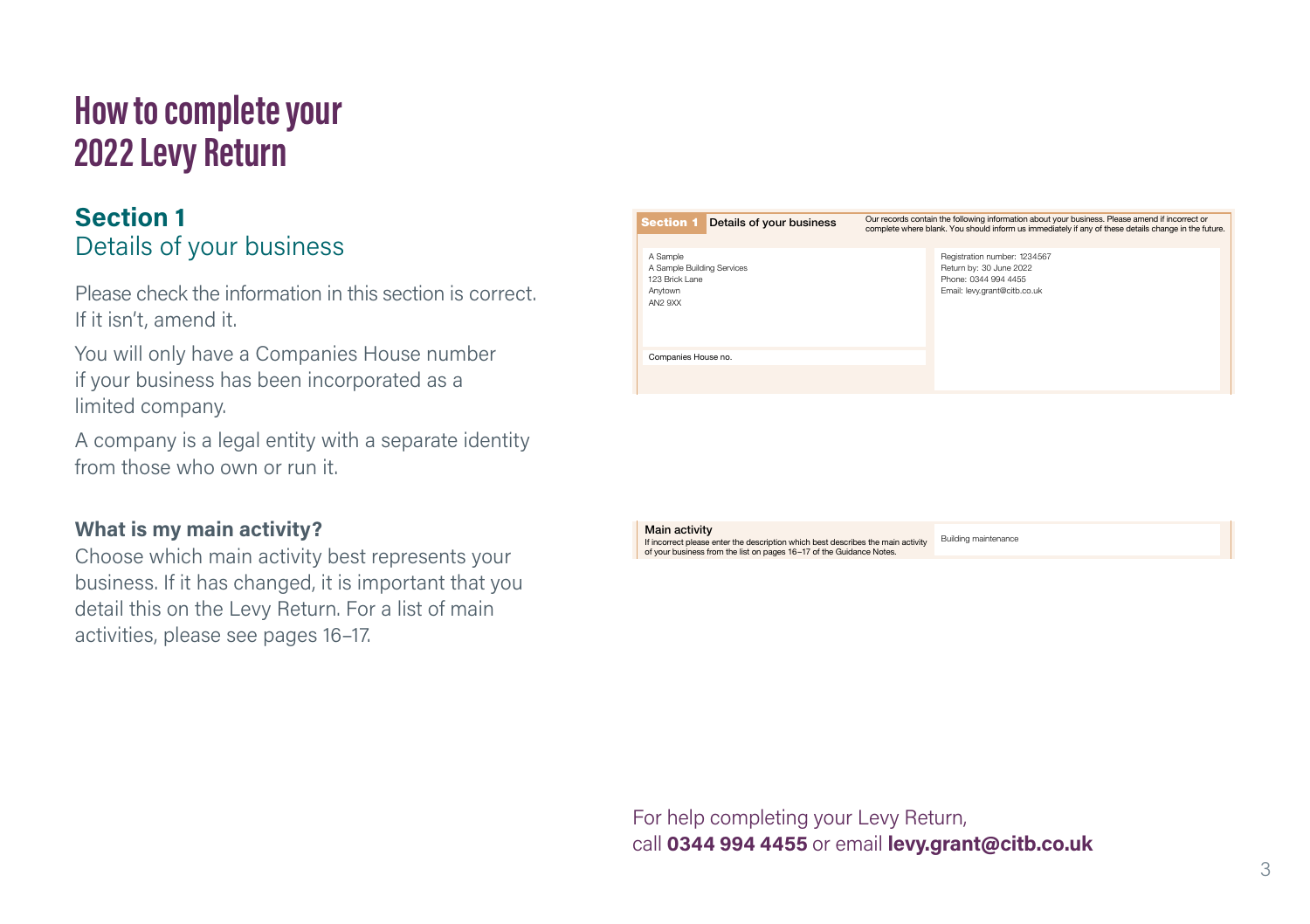### **Section 1a**Membership of Prescribed Organisations

Please detail any Prescribed Organisations you belong to. For a non-exhaustive list, and to find out why we need this information, see pages 18–19.

### **Section 1b**Full names of sole trader or partners

Only complete this section if your business is not a limited company.

### **Section 2Establishments**

If you have more than one construction establishment, enter the details for each one on page 2 or on a separate sheet attached firmly to your Levy Return. If your construction establishment does not currently have a CITB Registration Number, or you do not know this, please leave this column blank.

An establishment is regarded as an entity in a commercial sense of a separate house of business or commercial organisation. It does not include in-house departments, separate office locations, building sites, yards etc.



Section 3

If you are a member of any Prescribed Organisation not listed in this box, Federation of Master Builders (FMB)

please add. A non-exhaustive list of Prescribed Organisations is featured on pages 18-19 of the Guidance Notes. If you do not belong to a Prescribed Organisation, please write 'NONE'

Federation of Master Builders (FMB) Home Builders Federation (HBF )

1 1 5 6 8

8 5 6  $\mu$  6  $\mu$ 

2

#### **DO NOT LEAVE THIS BOX BLANK.** If you don't belong to a Prescribed Organisation, you should state **'NONE**: o a Prescribed Organisation, you should state **'NONE'**

Section 1b Full names of sole trader or partners (if applicable)



#### Section 2 (continued) Establishments (a separate division or part of the business) Total tax deducted from sub-contractors paid through CIS from Section 2 (continued) Establishments (a separa £

| Provide details of all establishments declared on page 1. Continue on a separate sheet if necessary. |                                      |          |                                               |                     |
|------------------------------------------------------------------------------------------------------|--------------------------------------|----------|-----------------------------------------------|---------------------|
| Name of establishment                                                                                | <b>Address</b>                       | Postcode | <b>CITB Registration</b><br>Number (if known) | Companies House no. |
| DE Demolition                                                                                        | Anchor Industrial Estate,<br>Anutown | AN7 OWN  | 2345678                                       | 9876543211          |
| Anutown Homes                                                                                        | 123 Business House,<br>Anutown       | ANG ITY  | 3456789                                       | 9876543212          |
| 3                                                                                                    |                                      |          |                                               |                     |
|                                                                                                      |                                      |          |                                               |                     |
|                                                                                                      |                                      |          |                                               |                     |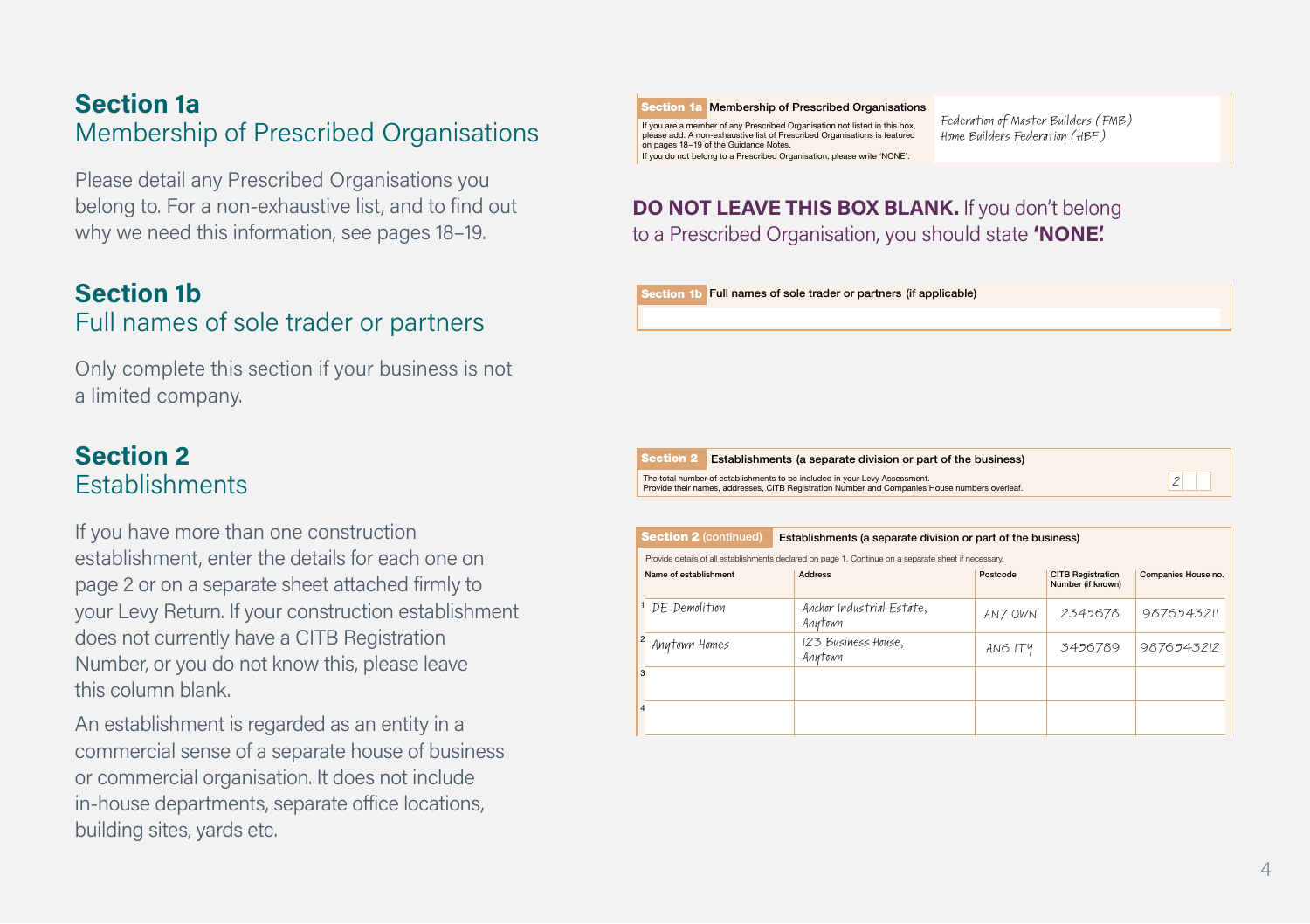### **Section 3**Payments to employees, including paid directors

Please inform us of your total gross taxable payments made to all employees on the payroll. Please also include payments to any leavers, and furlough payments made under the HMRC Coronavirus Job Retention Scheme (CJRS). Where applicable also include any top up payments made to employees. Part-time employees should be counted as appropriate fractions of full-time employees.



#### **EXCLUDE** the following from this declaration: Membership of Prescribed Organisations

- **Paid CIS from 6 April 2021 to all sub-contractors (before deluctions) to all sub-contractors in the any Prescribed Organisation no this box, and any Prescribed Organisation not listed organisation no the any Prescribed Or** please add. A non-exhaustive list of Prescribed Organisations is featured organisations in  $\mathcal{L}$
- · Sole trader and partner drawings Full names of sole trader or partners (if applicable)
- Employer's National Insurance Contributions (NICs)
- • $\blacksquare$  Dividends  $\blacksquare$
- · Payments to self-employed workers, sub-contractors or agency staff.

| <b>Section 4</b> |  |
|------------------|--|
|                  |  |

### Construction Industry Scheme (CIS) payments and status

Part of the Levy is calculated based on payments made to net paid (taxable) CIS sub-contractors. Levy will not be assessed on any payments made to gross paid CIS sub-contractors.

| Section 4 Construction Industry Scheme (CIS) payments and status                                                                        |                     | Amount in whole pounds only<br>Do not leave blank  |
|-----------------------------------------------------------------------------------------------------------------------------------------|---------------------|----------------------------------------------------|
| Total tax deducted from sub-contractors paid through CIS from<br>6 April 2021 to 5 April 2022.                                          | £<br>$\overline{c}$ | 1568/2                                             |
| Total of all payments (before deductions) to all sub-contractors<br>paid through CIS from 6 April 2021 to 5 April 2022.                 | £<br>D              | Do not leave blank<br>2426027                      |
| CIS Status - Please state if your business is paid "Gross" or "Net"<br>when working for a main contractor in the construction industry. | 目                   | GROSS \/<br><b>NET</b>                             |
| Have you deducted tax at 30% from some or all sub-contractors<br>paid through CIS from 6 April 2021 to 5 April 2022?                    | <b>NO</b>           | Leave Box E blank and continue<br>on the next page |
|                                                                                                                                         | YES $\sqrt{}$       | <b>Consider completing Box F</b>                   |
| Please refer to pages 8-9 of the Guidance Notes for further<br>help completing this section.                                            |                     | Do not leave blank                                 |
| Total payments, less the cost of materials, made through CIS<br>to taxable sub-contractors from 6 April 2021 to 5 April 2022.           | £<br>F              | 5534082                                            |
| Do not include payments where tax was not deducted.                                                                                     |                     |                                                    |

For help completing your Levy Return, call **0344 994 4455** or email **[levy.grant@citb.co.uk](mailto:levy.grant%40citb.co.uk?subject=)**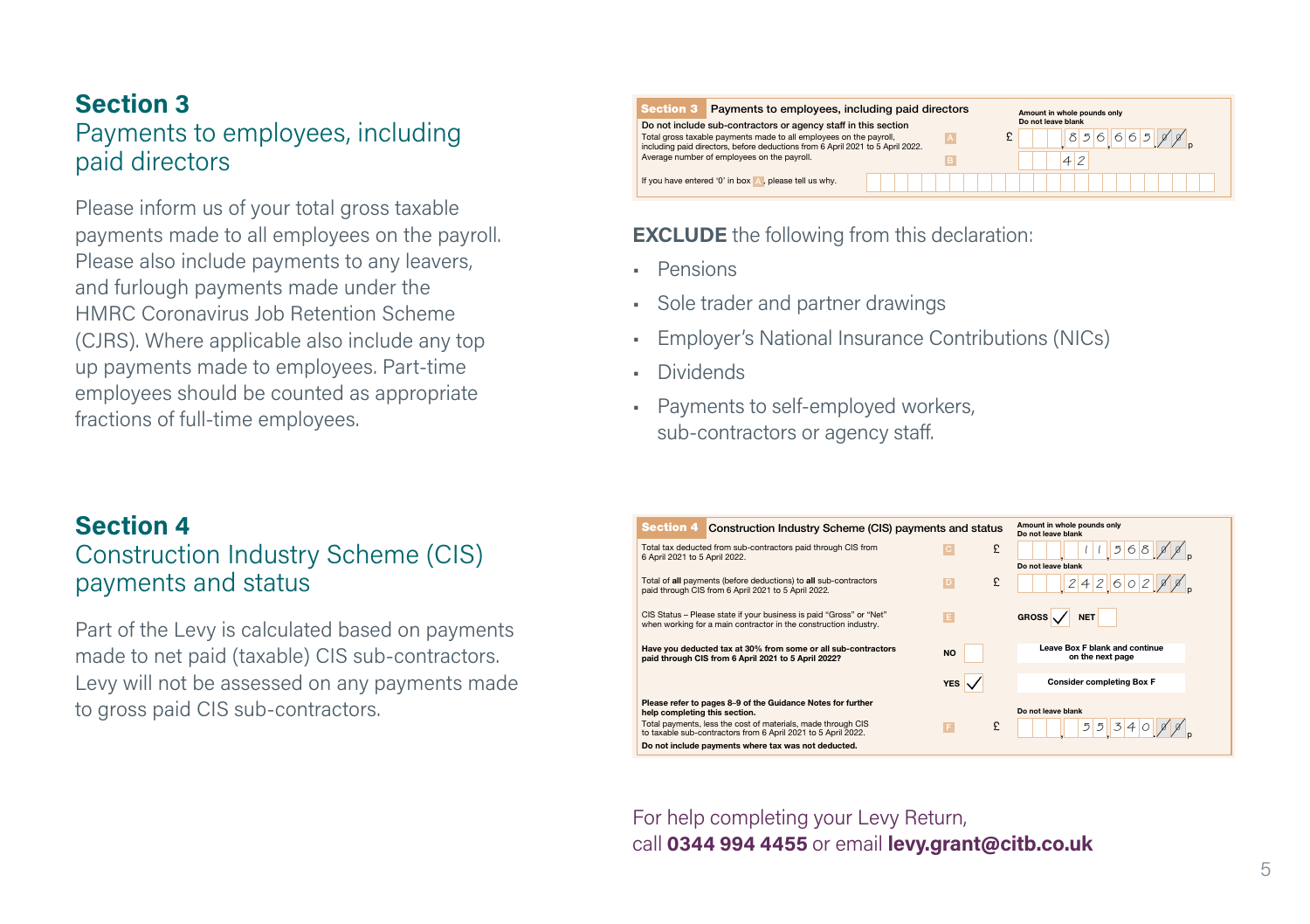### **Box C** Total tax deducted **EXALL Registration Numbers and Companies House numbers**  $\mathbb{R}^n$

In Box C you can simply add together and declare  $\hspace{0.1mm}$ the 'Total tax deducted' figure from each of the contractors or all this section of the CIS300/online contractor monthly returns that your business submitted in the year to 5 April 2022.

### **Box D** Total CIS payments

Provide the total of all payments (before deductions) **Examples and status** to all CIS sub-contractors. This figure can be found in the column headed **'Total payments made (do not include VAT)'** on the 12 monthly CIS300/online contractor returns that you have submitted to HMRC. CIS Status – Please state if you business is paid "Net" or "Net" or "Net" or "Net" or "Net"

### **Box E** CIS status

Please state if your business is paid 'gross' (without CIS tax deducted) or 'net' (with CIS tax deducted) when working for a main contractor.



For help completing your Levy Return, call **0344 994 4455** or email **[levy.grant@citb.co.uk](mailto:levy.grant%40citb.co.uk?subject=)**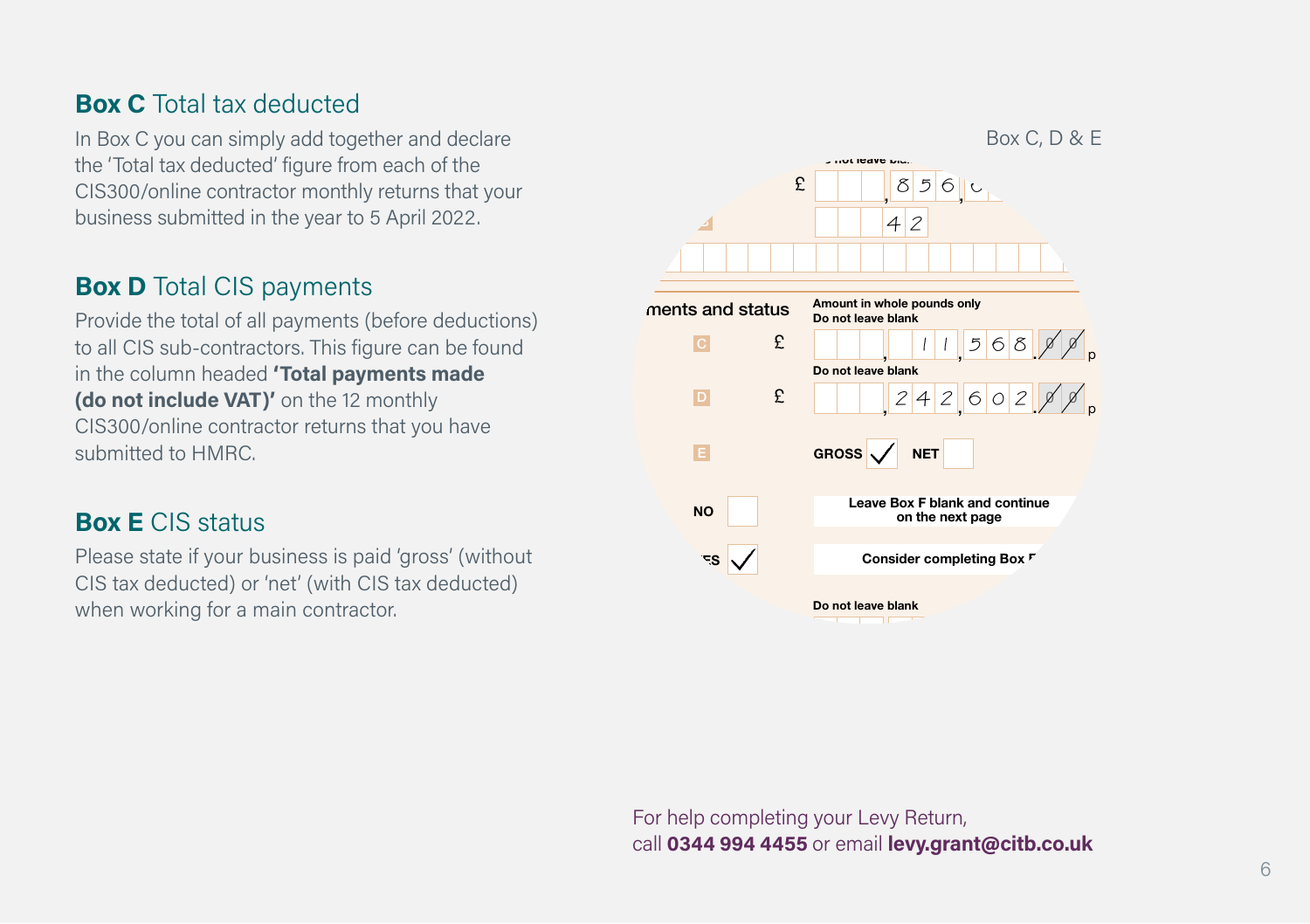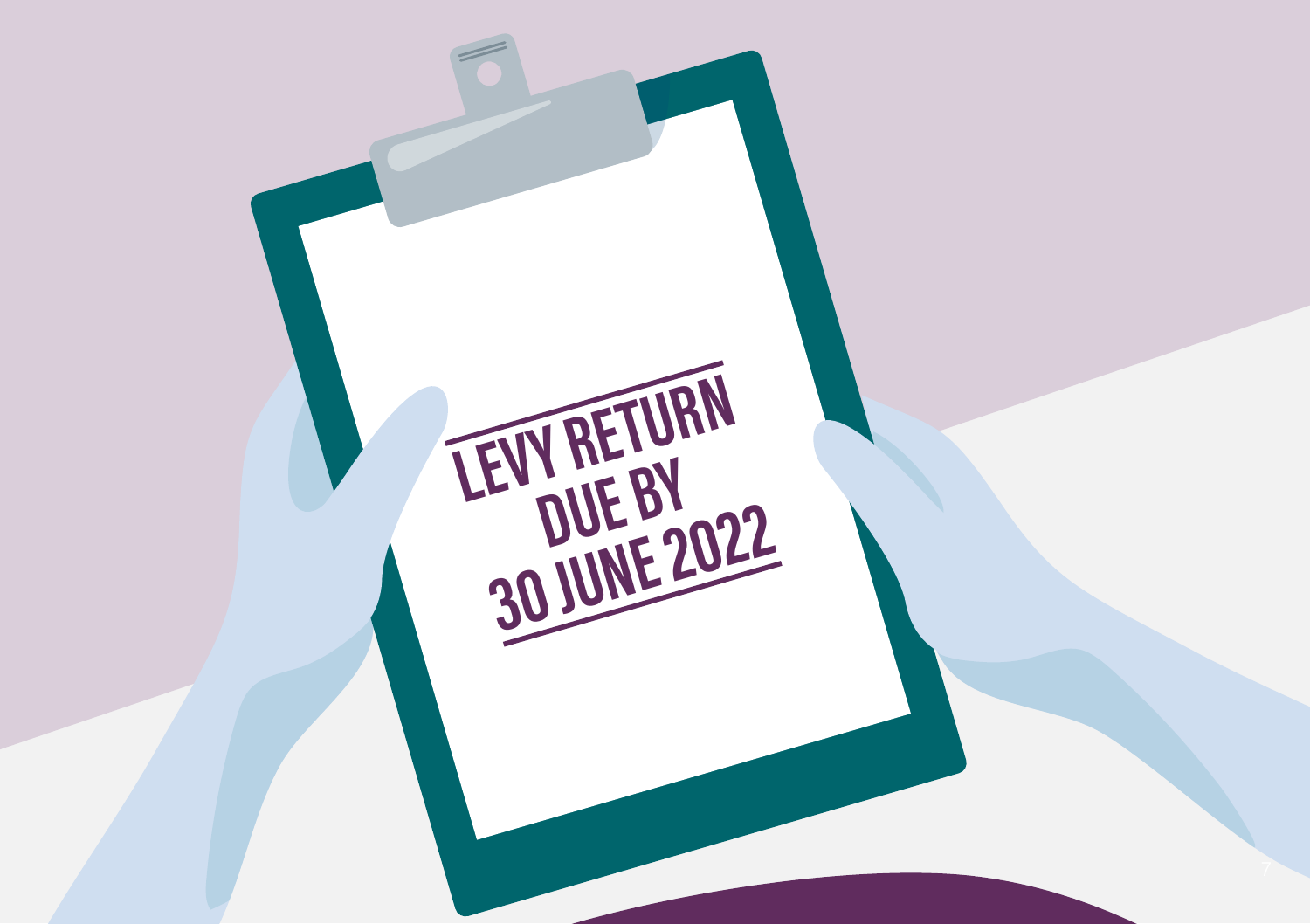### **Box F** Payments to taxable sub-contractors less materials

Have you deducted tax at 30% from some or all sub-contractors paid through CIS from **6 April 2021 – 5 April 2022?**

Please tick the appropriate response on the Levy Return.

Box F blank and proceed to next page of your Levy Return, see page 10.

If the answer to the above is 'YES', consider the construction of the Guidance Notes for the Guidance Notes for completing Box F.

### **Why is Box F important?**

The Levy calculation applied to Box C assumes that all sub-contractors were taxed at 20%.

If the Levy calculation is based on the figure in Box C and some sub-contractors were taxed at 30%, then your Levy bill will be higher than it should be.

Box F is provided to allow you to account for payments to sub-contractors where tax has been deducted at both 20% and 30%. Box F should therefore declare the correct amount ofsub-contractor payments liable to Levy so that the Levy Assessment can be accurately calculated.





To complete Box F, add together the total payments made to all sub-contractors where you deducted tax, and deduct the cost of their materials (paid for by each sub-contractor) from every line, see next page for an example.

The final figure should include both those taxed at 20% and those taxed at 30%.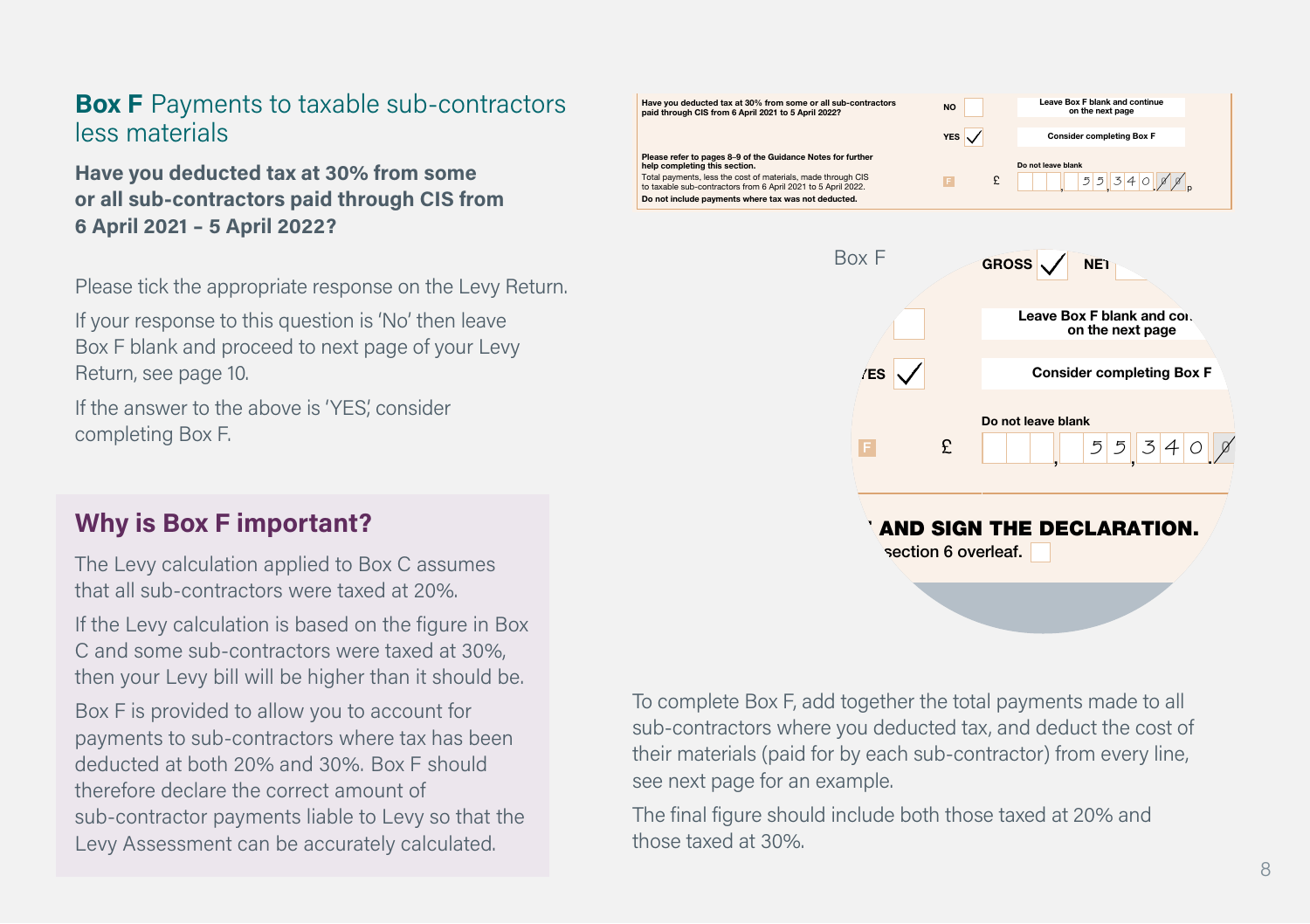### **Example of a CIS Monthly Return**

#### Monthly Return - Print

Monthly Return for period ended 5 May 2021

This monthly return was submitted on 12/05/2021.

Your IRmark is: XXXXXXXXXXXX

Number of subcontractors: 4

| <b>Name</b>                  | <b>Verification</b><br>number | <b>Total payments</b><br>made (does not<br>include VAT) | <b>Cost of materials</b><br>(paid for by<br>subcontractor) | <b>Total tax</b><br>deducted |  |
|------------------------------|-------------------------------|---------------------------------------------------------|------------------------------------------------------------|------------------------------|--|
| 123 Building<br>Services Ltd | V115455532                    | 1,000.00                                                | 0.00                                                       | 200.00                       |  |
| 456 Electricals Ltd.         | V115465539                    | 5,000.00                                                | 0.00                                                       | Х<br>0.00                    |  |
| Cat Tooth Roofing<br>Ltd     | V115415533                    | 3,500.00                                                | 2,000.00                                                   | 0.00<br>X                    |  |
| <b>Steve Taylor</b>          | V168891254                    | 1,600.00                                                | 600.00                                                     | 300.00                       |  |
|                              | <b>Totals</b>                 | 11,100.00                                               | 2,600.00                                                   | 500.00                       |  |

Do not use the figures from the 'Totals' row, because if you deduct the total 'Cost of materials' from the total 'Total payments made', they may include gross-paid sub-contractors and result in a higher Levy bill.

| Calculating Box F                                                                                                  |          |
|--------------------------------------------------------------------------------------------------------------------|----------|
| Tax was deducted at 20% but no material costs.<br>Add the total payments made.                                     | 1,000,00 |
| Tax was not deducted. Ignore this line.                                                                            |          |
| Tax was not deducted. Ignore this line.                                                                            |          |
| Tax was deducted at 30% and there were material costs.<br>Add the total payments made minus the cost of materials. | 1,000,00 |
| <b>Box F Total</b>                                                                                                 | 2,000,00 |

Add together the total payments made to each sub-contractor where tax was deducted, subtracting the cost of their materials from each line.

Add this total together and do the same for every month between 6 April 2021 and 5 April 2022, and enter the final total into Box F.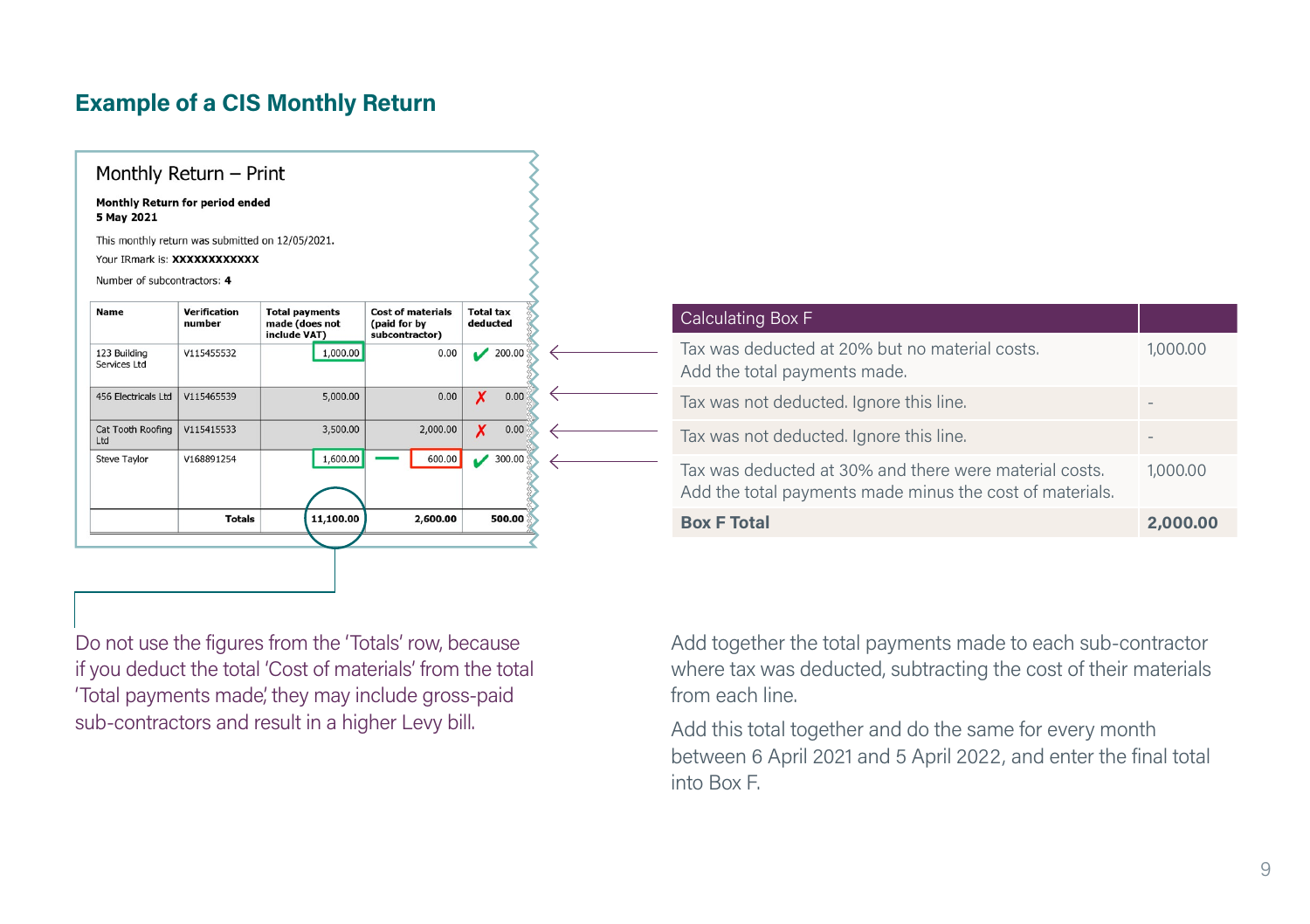### **Section 5** Levy contact details

Please amend if incorrect or complete where blank so we can ensure we continue to communicate with the right person.

### **Section 6 Declaration**

The declaration needs to be signed by a director, company secretary or someone in a similar position of responsibility.

### How CITB uses your information

Please read this section of the Levy Return carefully.

### Stay up to date with CITB

If you would like to receive marketing information about CITB's products and services, please consider signing up online at **[citb.co.uk/opt-in](http://citb.co.uk/opt-in)**

You can opt-out from marketing activity at any time by contacting **[unsubscribe@citb.co.uk](mailto:unsubscribe%40citb.co.uk?subject=)**



| Section 6                      | Declaration                                                                                                                                               |            |                   |               |  |
|--------------------------------|-----------------------------------------------------------------------------------------------------------------------------------------------------------|------------|-------------------|---------------|--|
| I declare that:                | . the information provided on this Levy Return is correct and complete: and<br>. I shall keep all supporting information for the purpose of verification. |            |                   |               |  |
| Your signature                 | A, Samplo                                                                                                                                                 | Print name | A SAMPLE          |               |  |
|                                | Business name A Sample Building Services                                                                                                                  | Position   | Managing Director | Date 01/06/22 |  |
| How CITB uses your information |                                                                                                                                                           |            |                   |               |  |

All information provided to CITB will be processed in accordance with the Industrial Training Act 1982, the Data Protection Act 2018 and UK Data<br>Protection Act 2018 and the UK General Data Protection Regulations, as replac

The information you provide to CITB in completing this Levy Return is in accordance with the requirements of the Industrial Training Act 1982 and will be<br>used for purposes connected with all of CITB's functions as an Indus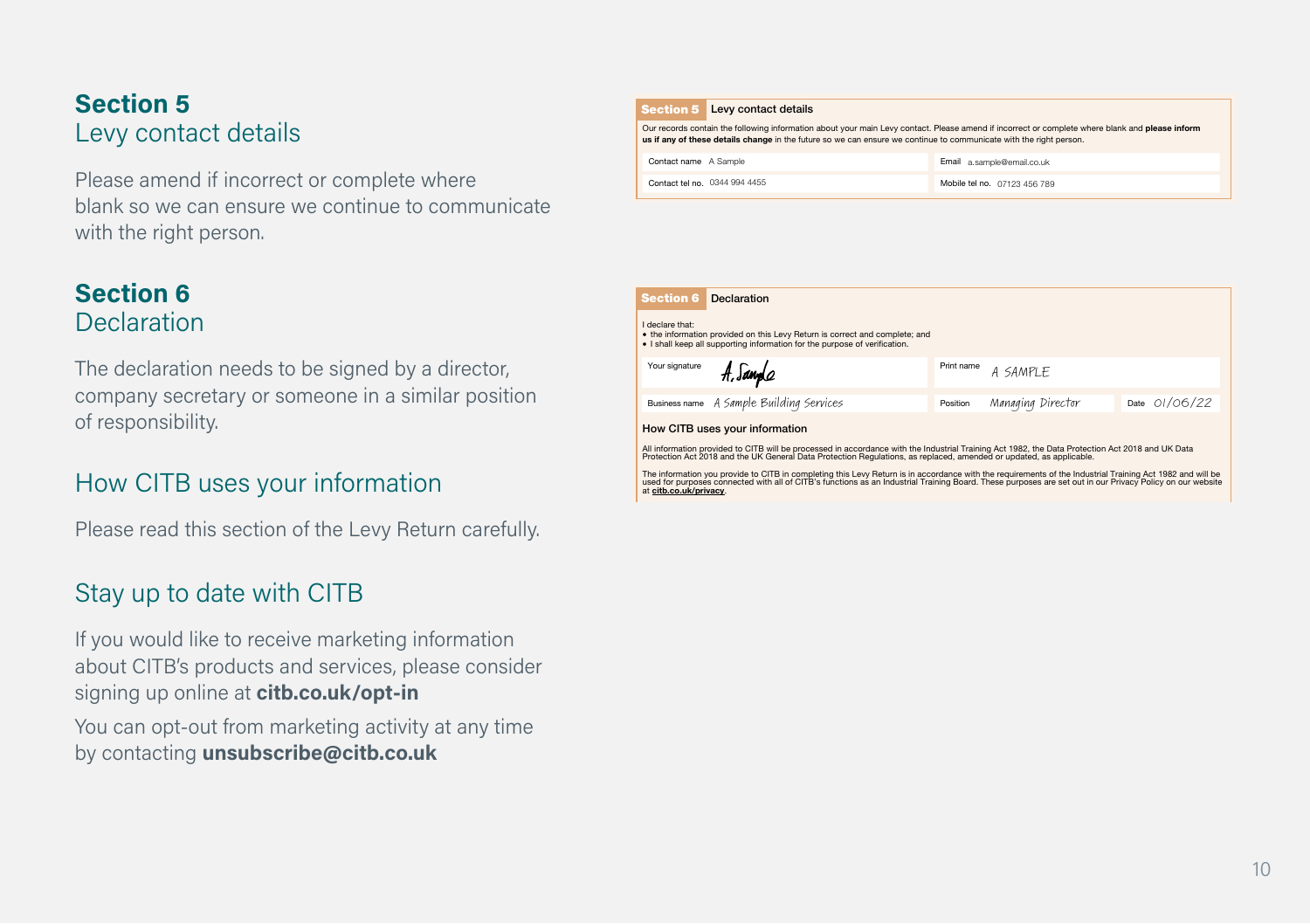### **Checklist**

Before signing the declaration on page 2 of your Levy Return (Section 6), please check that you have:

 Completed all the relevant boxes Checked your business name and details  $\Box$  Included the details of any Prescribed Organisations you belong to at Section 1a  $\Box$  Included your directors' wages in Section 3 if your business is a limited company  $\Box$  Explained why, if you have declared nil payroll in Section 3□ Updated your Levy contact details  $\Box$  Put your name and CITB Registration Number on any continuation sheets and securely attached them Written amounts in whole pounds only Read the declaration statement in Section 6.

We recommend you keep a copy of the signed CITB Levy Return for your records.

### **It's important to be accurate**

Incorrect information is likely to result in a verification visit. Our staff may also visit employers who have not sent in a completed Levy Return. Legislation states that we may ask to see all relevant records.

The law states that we can require you to provide us with Levy Returns and other information we consider necessary to carry out our functions.

**If you don't complete your Levy Return or don't provide us with the records and information we request, you may be fined. If you knowingly or recklessly give false information, you may be fined, go to prison, or both.**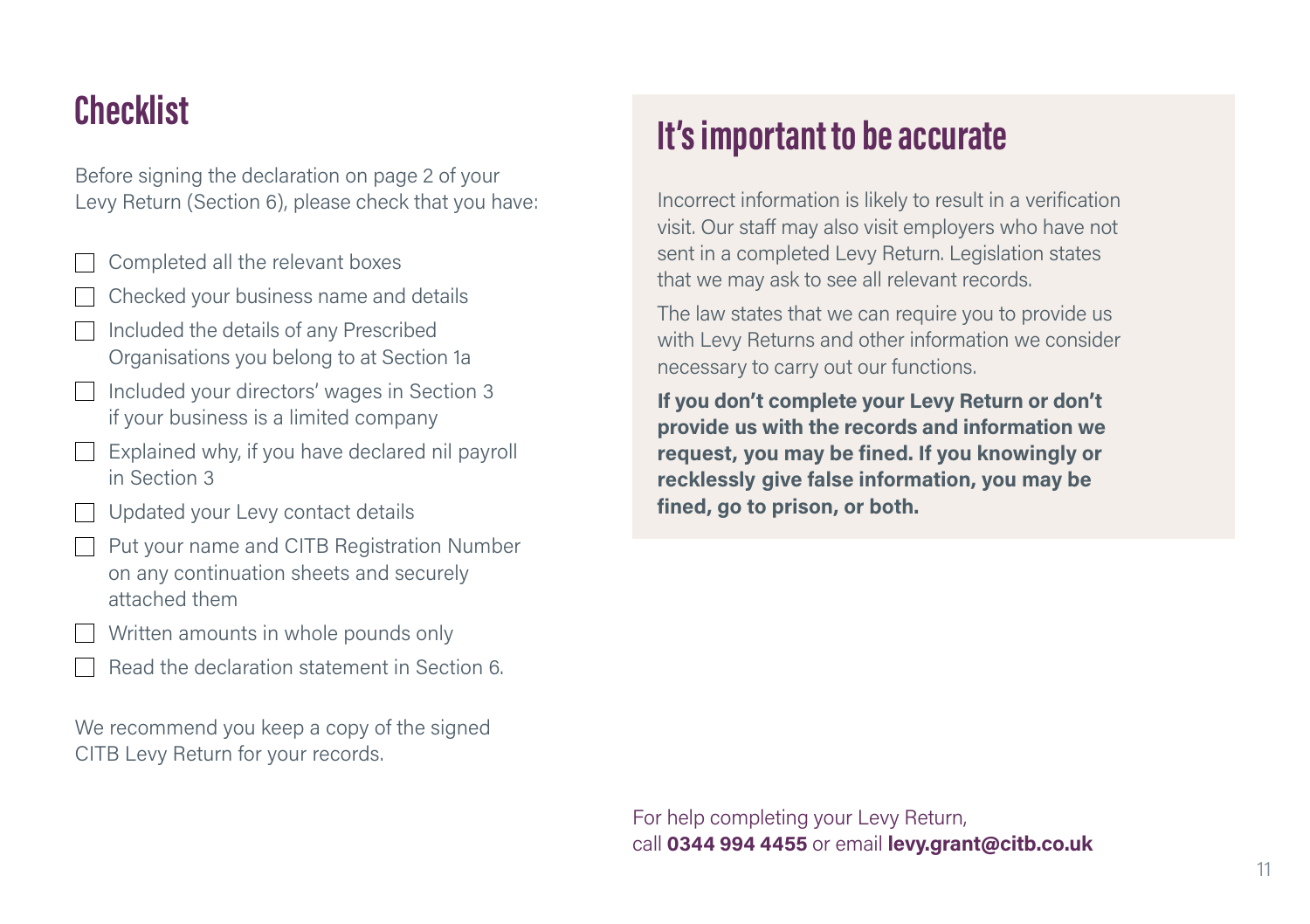### **Why do I have to complete a 2022 Levy Return?**

Completing your Levy Return is a legal requirement.

It ensures you can access grants, funding and other support for training.

The legislation enabling CITB to raise the 2021 - 2023 Levy Assessments is due to come into force in May 2022. The Levy rates to be applied will be confirmed in this legislation.

#### **What about dormant companies?**

Dormant companies must still complete an annual Levy Return. Please complete the form ensuring you give the reason for nil payroll as 'Dormant' in Section 3 or alternatively clearly mark on the form 'Dormant' ensuring you complete the declaration in Section 6.

### **What happens if I don't complete a Levy Return?**

- We will send you an estimated Levy assessment
- It will affect your entitlement to receive grant payments from us
- You may be selected for a CITB verification
- You may be fined.

### **Can other employers collect the Levy?**

No – CITB is the only organisation authorised to impose, assess, withdraw, amend and recover the Levy.

For further information on unauthorised deductions, please visit: **[citb.co.uk/wagededuction](https://www.citb.co.uk/levy-grants-and-funding/citb-levy/levy-rates-and-exemptions/deducting-levy-from-wages/)**

### **Who should complete a Levy Return?**

Every construction employer on our register needs to complete an annual Levy Return, providing information about their workforce and wage bill.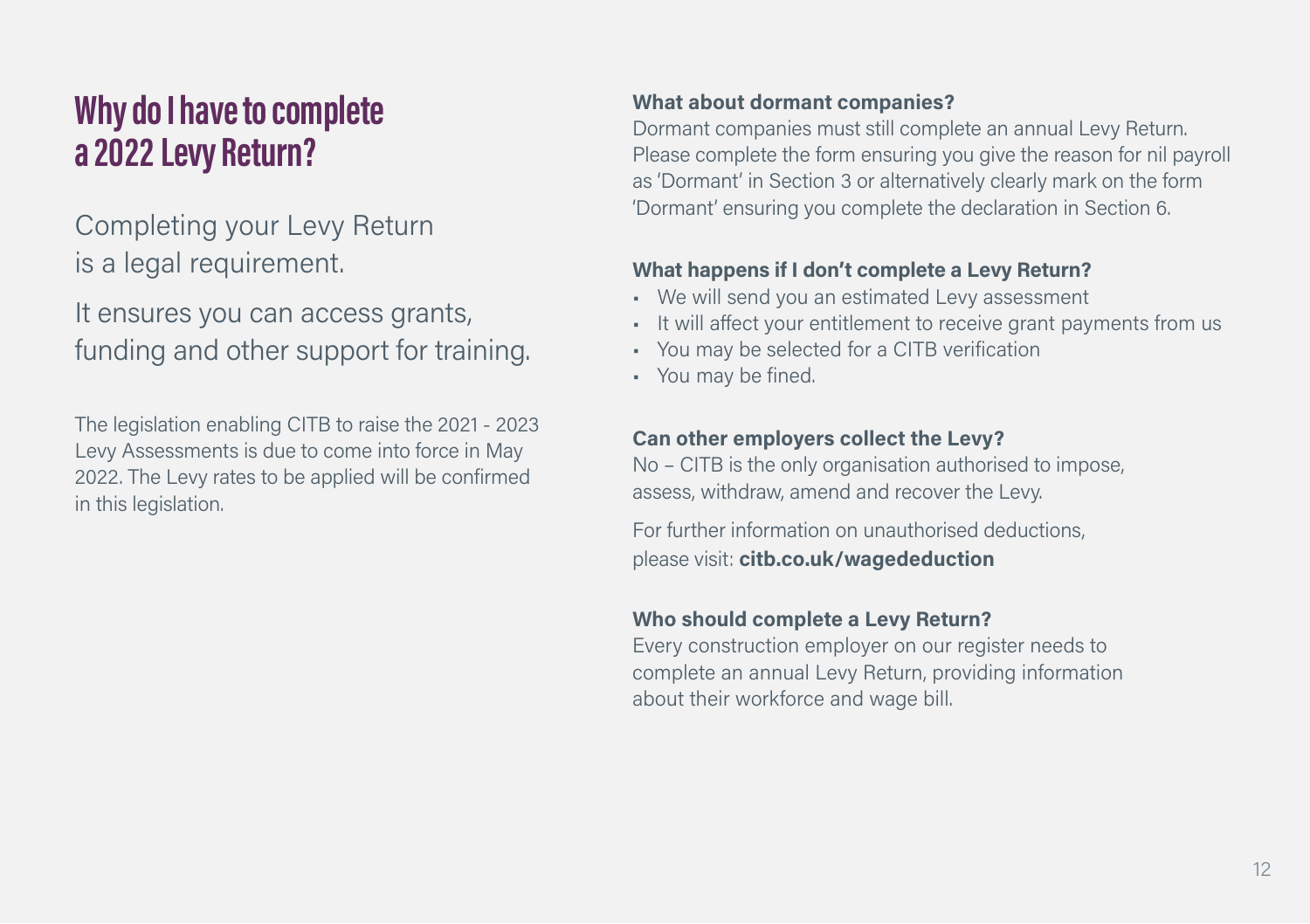### **Levy rates**

Proposed Levy rates to be applied to 2022 Levy Return are:

| Levy<br>Return | Payments made<br>to employees on<br>the payroll | Net paid<br>(CIS taxable)<br>sub-contractors* | Assessed |
|----------------|-------------------------------------------------|-----------------------------------------------|----------|
| 2022           | $0.35\%$ *                                      | $1.25\%$ *                                    | 2023     |

#### **Levy exemptions and reductions**

For the 2022 Levy Return, if your total wage bill including payments made to net paid (taxable) CIS sub-contractors exceeded the Small Business Levy Exemption threshold of £120,000, you will be required to pay a Levy.

The exemptions and reductions to be applied to the 2022 Levy Return are:

| 2022 Levy Return thresholds*                  |                                            |                                                                                                                                                                                                    |  |
|-----------------------------------------------|--------------------------------------------|----------------------------------------------------------------------------------------------------------------------------------------------------------------------------------------------------|--|
| Small<br><b>Business</b><br>Levy<br>Exemption | Less than<br>£120,000                      | If payments made to employees on<br>the payroll and net paid (taxable)<br>CIS sub-contractors were less than<br>£120,000 you will not pay a Levy but<br>do need to complete a Levy Return          |  |
| Small<br><b>Business</b><br>Levy<br>Reduction | <b>Between</b><br>£120,000 $-$<br>£399,999 | If payments made to employees<br>on the payroll and net paid (taxable)<br>CIS sub-contractors were £120,000<br>or more but less than £400,000 you<br>will receive an automatic reduction<br>of 50% |  |





\*Levy rate and Levy exemptions and reductions to be confirmed in May 2022. For more information visit **[citb.co.uk/levy](http://citb.co.uk/levy)**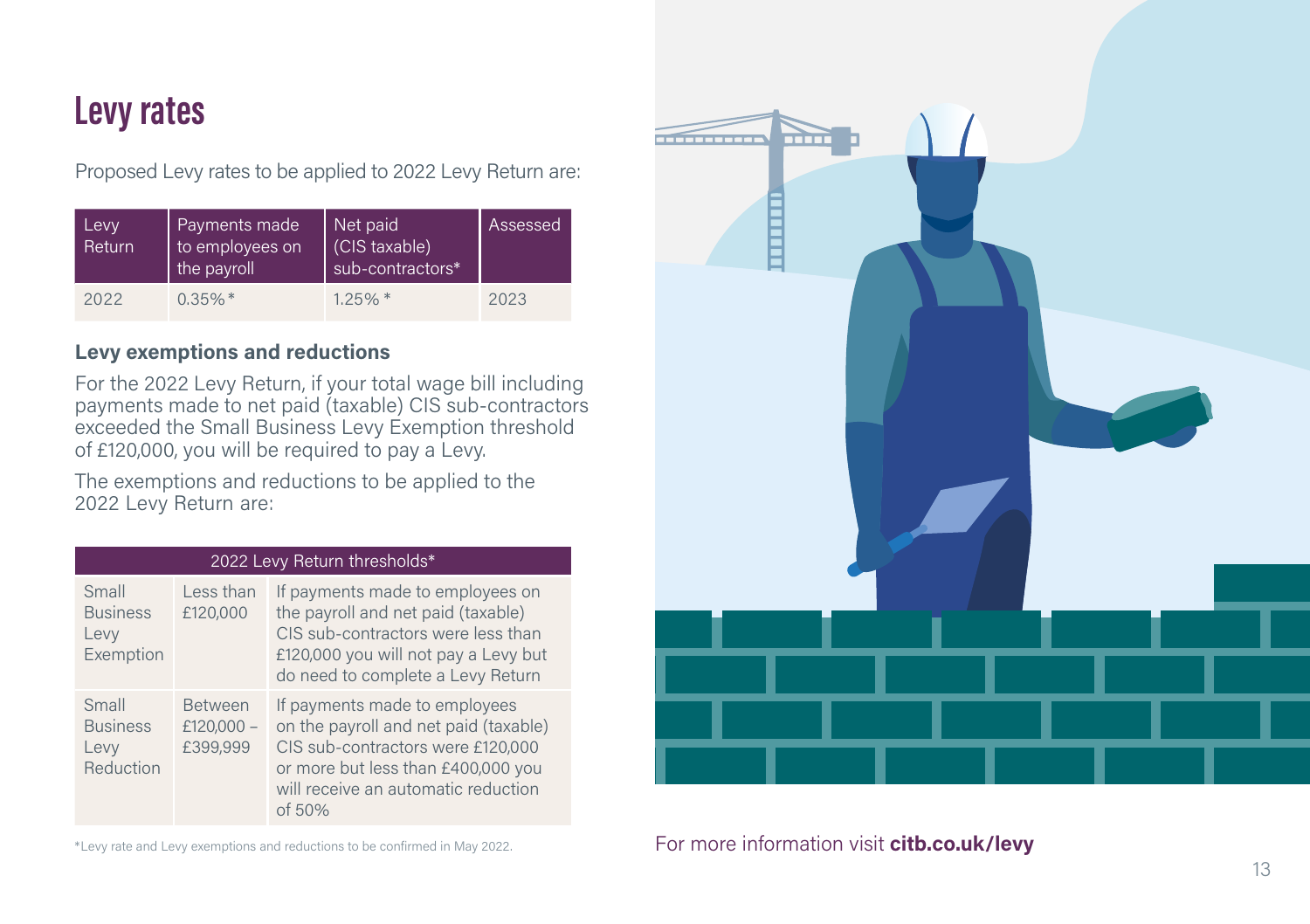### **Key information**

### **Levy deadline**

Please complete and return your Levy Return to us as soon as possible.

If you don't send your completed 2022 Levy Return by **30 June 2022**, any outstanding grant payments due to you will be withheld. If you don't send your completed 2022 Levy Return by **30 November 2022**, your eligibility for all 2022/23 grant claims will be lost.

Failure to submit a completed Levy Return will result in your 2022 Levy Assessment being estimated and may be higher than one based on a completed Levy Return.

### **How much will my Levy Assessment be?**

To help you see what your CITB Levy may look like in relation to the 2022 Levy Return we have produced a simple calculator. This calculator will give you a guide to what Levy your organisation may pay including instalments if using direct debit payment option.

Find this at **[citb.co.uk/levycalculator](http://citb.co.uk/levycalculator )**

#### **Payment information**

The 2022 Levy Assessment is due to be raised in April 2023 and you should receive your Levy Assessment notice shortly after, confirming your Levy Assessment and payment date.

#### **Can I pay by Direct Debit instalments?**

Yes, if you complete your Levy Return on time.

A Direct Debit mandate will be included in your Levy Assessment Notice and is also available on our website**[citb.co.uk/levypayment](http://citb.co.uk/levypayment )**

If you prefer, you can pay in one lump sum.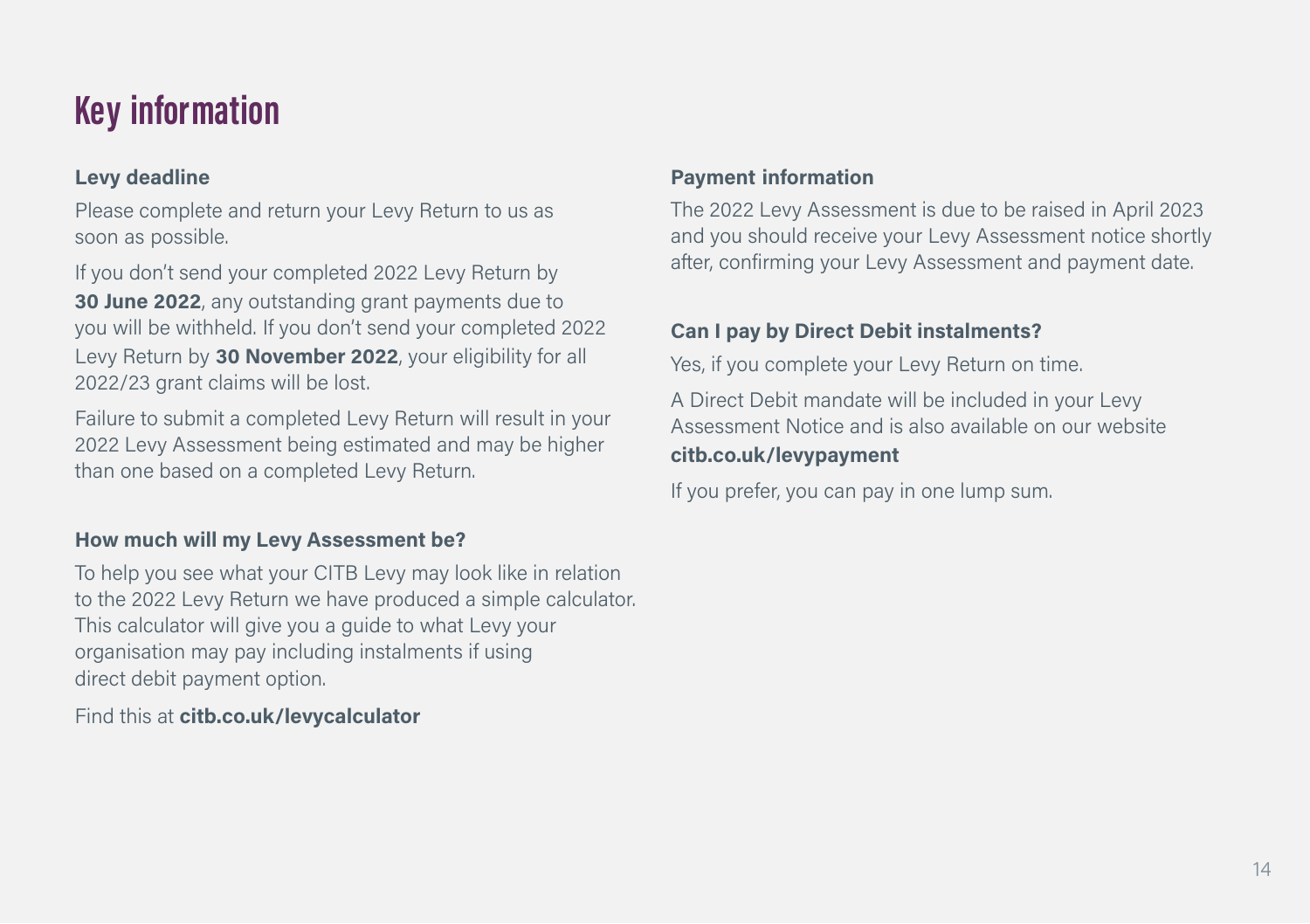#### **How we use the Levy**

CITB's Levy supports the British construction industry to develop the skilled workforce it needs.

### **CITB uses the Levy to:**

- Support training and development through grants and funding
- Promote the construction industry as a great career choice and offer high-quality apprenticeships
- Identify skills needs across the construction industry
- Develop occupational standards and qualifications.

For more information visit **[citb.co.uk/levysupport](http://citb.co.uk/levysupport )**

### **Can I claim grants?**

All eligible employers who are registered with CITB and up to date with their Levy Return can claim grants.

Grants are paid electronically into your bank account. If we do not have your correct bank details, please submit them online at **[citb.co.uk/send-your-bank-details](http://citb.co.uk/send-your-bank-details )**

For more information about grants visit **[citb.co.uk/grant](http://citb.co.uk/grant)**

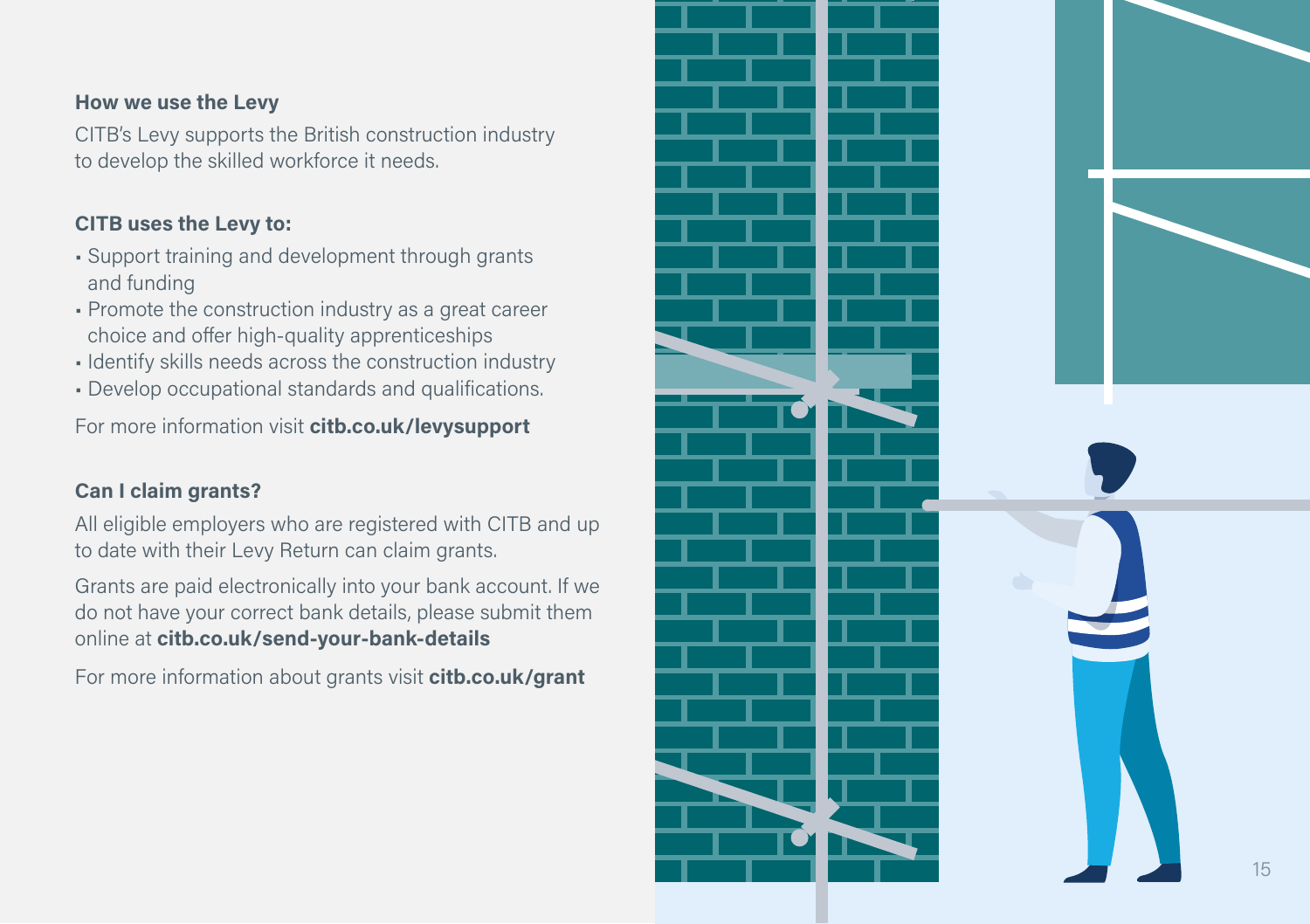## **List of main activities**

- Access flooring
- Alteration to a building or part of a building
- •Architectural steelwork installation
- Artexing
- Asbestos removal
- Asphalt and tar spraying
- •Bricklaying and pointing
- •Building and civil engineering
- •Building repair and maintenance
- Cavity wall insulation, draught proofing and/or loft insulation
- Chimney lining
- Civil engineering
- Concrete flooring
- •Concrete repair
- Conservatories
- •Construction labour agency/payroll provider
- Curtain walling/structural glazing
- •Damp proofing
- Demolition
- •Developers
- Diamond drilling and sawing
- Directional drilling
- •Dry lining and partitioning
- •Dry lining
- •Erection of timber framed buildings
- •Erection or dismantling of exhibition stands
- •Façade preservation
- •Felt roofing
- •Fibrous plastering
- •Fitted kitchen/bedroom/bathroom installation
- •Flat glass-glazing/emergency boarding up
- •Formwork
- •Garage door installation
- •General building
- •Hard flooring
- •Hard landscaping
- • Hard metal roofing (using copper, zinc, aluminium, titanium, stainless steel and bronze)
- House building
- Insulated concrete formwork
- Insulated enclosure specialists (i.e. cold storage contractors)
- Insulated rendering/cladding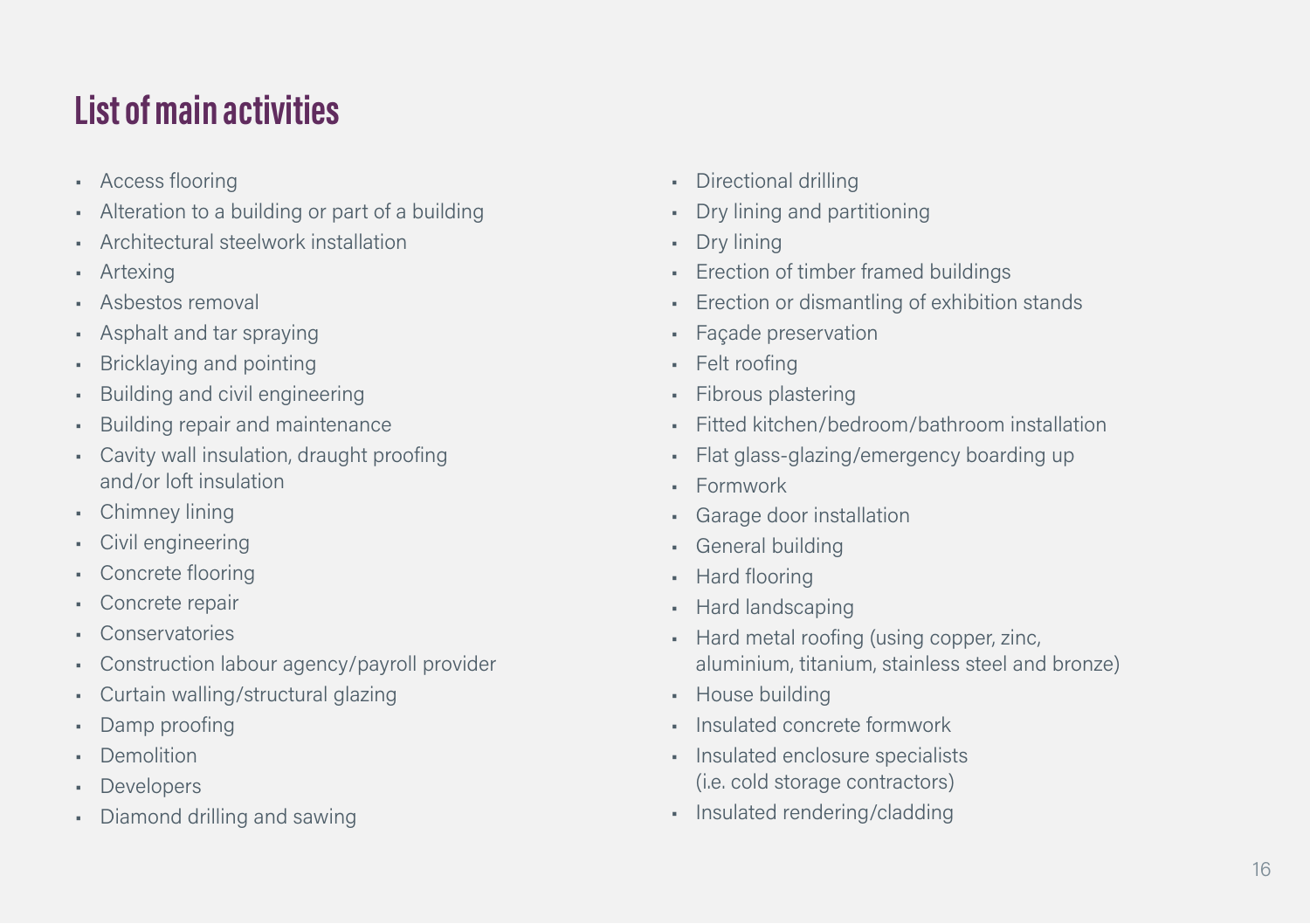- Interior fit-out
- •Joiner and carpenter (mainly site work)
- •Joinery manufacture
- •Land drilling
- •Lead working
- •Liquid waterproof systems
- •Mastic asphalt
- •Netting and rigging
- •Open-cast coal mining
- •Painting and decorating
- •Partitioning
- •Passive fire protection
- •Paving
- •Piling
- •Plant hire/repair
- •Plastering
- •Playground installation
- Powered access
- • Preparing and fixing stone for building, including stonemasonry
- •Rail plant hire and repair
- •Railway contracting
- •Reinforced concrete
- •Resin flooring
- •Road planing
- •Road safety marking
- •Road surface treatments
- •Roof sheeting and cladding
- •Roofing, including slating and tiling
- **Scaffolding**
- •Sealant application
- •Shelving and racking
- •Shop fitting
- •Single ply roofing
- •Site preparation or groundworks
- •Sprayed concreting
- •Steeplejack or lightning conductor engineering
- •Suspended ceiling installation
- •Suspended platform installation
- •Swimming pool construction
- •Term maintenance – buildings
- •Tool and equipment hire
- Tunnelling
- •Underpinning
- •Utilities
- Wall and floor tiling
- Window film application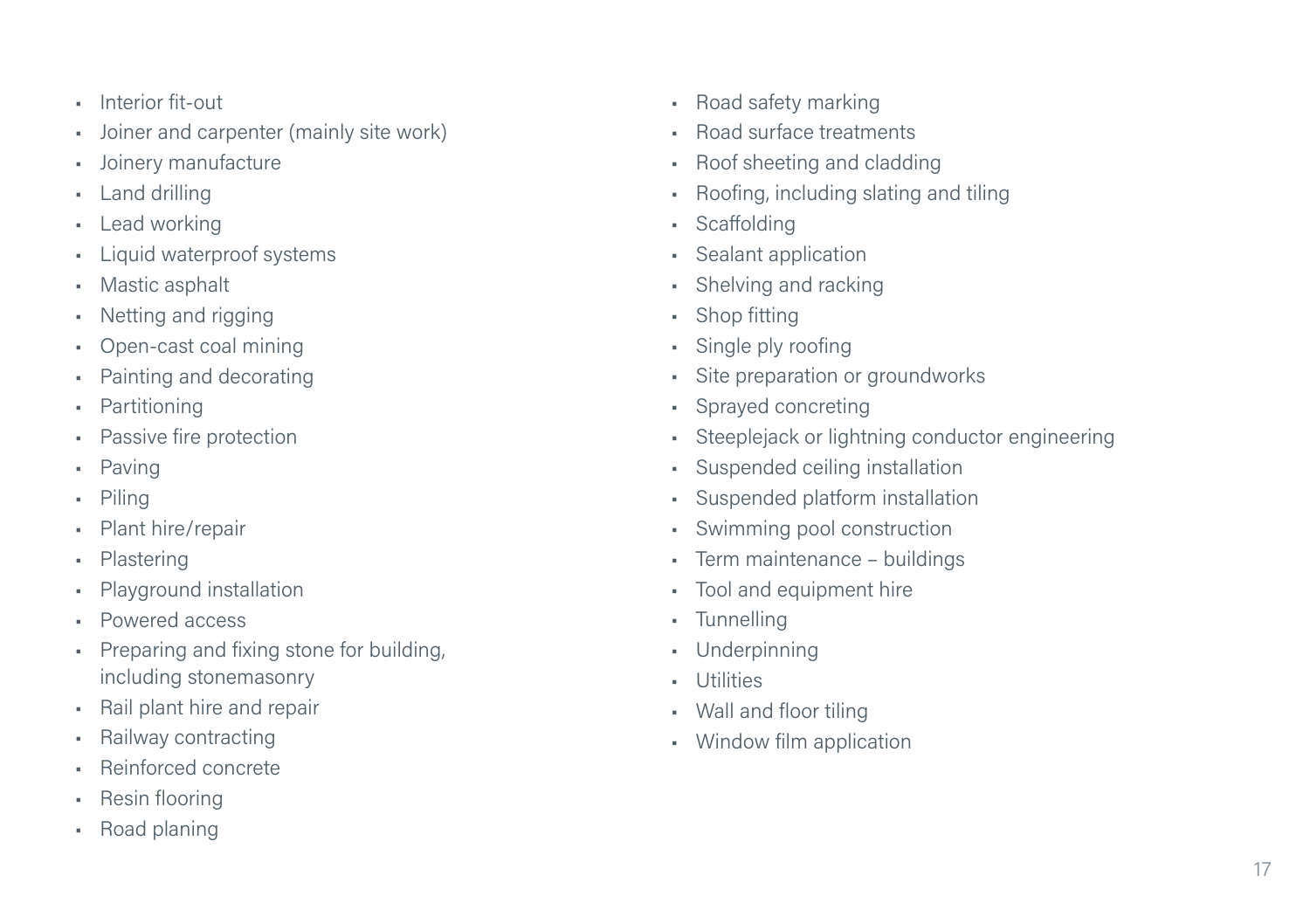### **Membership of Prescribed Organisations**

We consult regularly with the Prescribed Organisations, (listed to the right) that represent employers from across the industry on key Levy issues, including Levy rates and thresholds.

A Prescribed Organisation refers to an organisation that will collectively speak on behalf of its members with respect to Levy proposals. This is likely to be a construction trade association or federation you are a member of.

Please indicate any Prescribed Organisations you belong to in Section 1a. This information enables us to calculate each organisation's level of employer representation. We do not pass any financial information you give us to Prescribed Organisations.

### **PLEASE DO NOT LEAVE SECTION 1a BLANK.**

If you don't belong to a Prescribed Organisation, you should state **'NONE'.**

- **Build UK**
- **BWF** British Woodworking Federation
- •**CECA** Civil Engineering Contractors Association
- **CPA** Construction Plant-hire Association
- **FIS** Finishes and Interiors Sector
- **FMB** Federation of Master Builders
- **HAE** Hire Association Europe
- **HBF** Home Builders Federation
- **NAS** National Association of Shopfitters
- **NFB** National Federation of Builders
- •**NFDC** National Federation of Demolition Contractors
- **SBF** Scottish Building Federation
- **SDF** Scottish Decorators Federation
- **SPOA** Scottish Plant Owners Association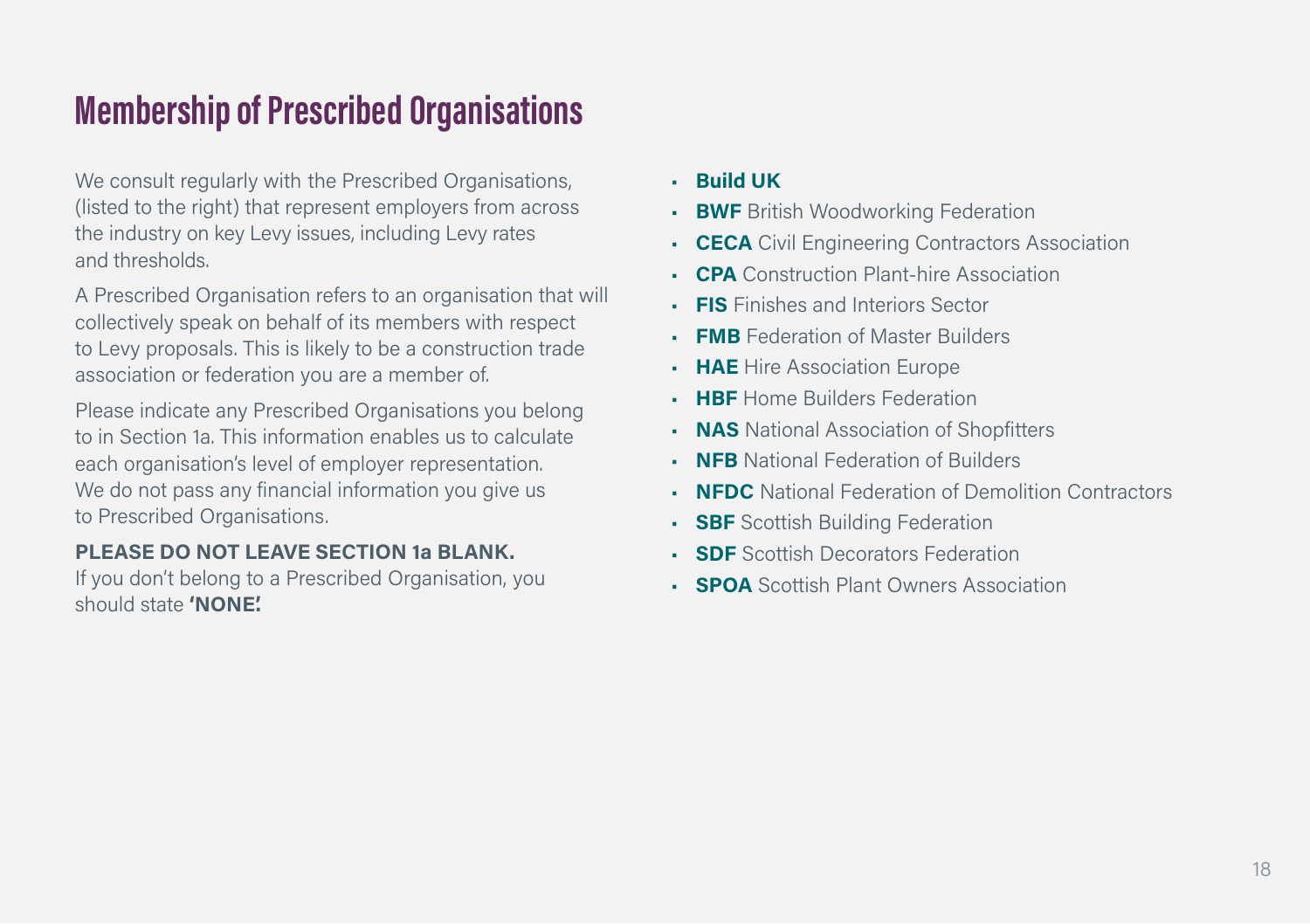### **The following federations and associations are members of Build UK\***

- **ACAD** Asbestos Control & Abatement Division
- **ACIFC** Association of Concrete Industrial Flooring Contractors
- **ADCAS** Association of Ductwork Contractors and Allied Services
- **ASFP** Association for Specialist Fire Protection
- **ASUC** Association of Specialist Underpinning Contractors
- **ATLAS** Association of Technical Lightning and Access Specialists
- **BCSA** British Constructional Steelwork Association
- **BESA** The Building Engineering Services Association
- **BGA** British Geomembrane Association
- •**BWF** British Woodworking Federation
- **CEF** Construction Employers Federation
- **CFA** Contract Flooring Association
- •**CONSTRUCT** Concrete Structures Group
- **CPA** Construction Plant-hire Association
- •**DHF** Door and Hardware Federation
- **DSA** Drilling and Sawing Association
- •**EPIC** Engineered Panels in Construction
- •**FeRFA** Resin Flooring Association
- **FIS** Finishes and Interiors Sector
- **FPS** Federation of Piling Specialists
- **HAE** Hire Association Europe
- •**INCA** Insulated Render and Cladding Association
- **IPAF** International Powered Access Federation
- **NAS** National Association of Shopfitters
- **NASC** National Access & Scaffolding Confederation
- **NFDC** National Federation of Demolition Contractors
- **NFRC** National Federation of Roofing Contractors
- **PDA** Painting and Decorating Association
- •**RIDBA** Rural and Industrial Design and Building Association
- **SPRA** Single Ply Roofing Association
- **STA** Structural Timber Association
- **TICA** Thermal Insulation Contractors Association
- **TTA** The Tile Association